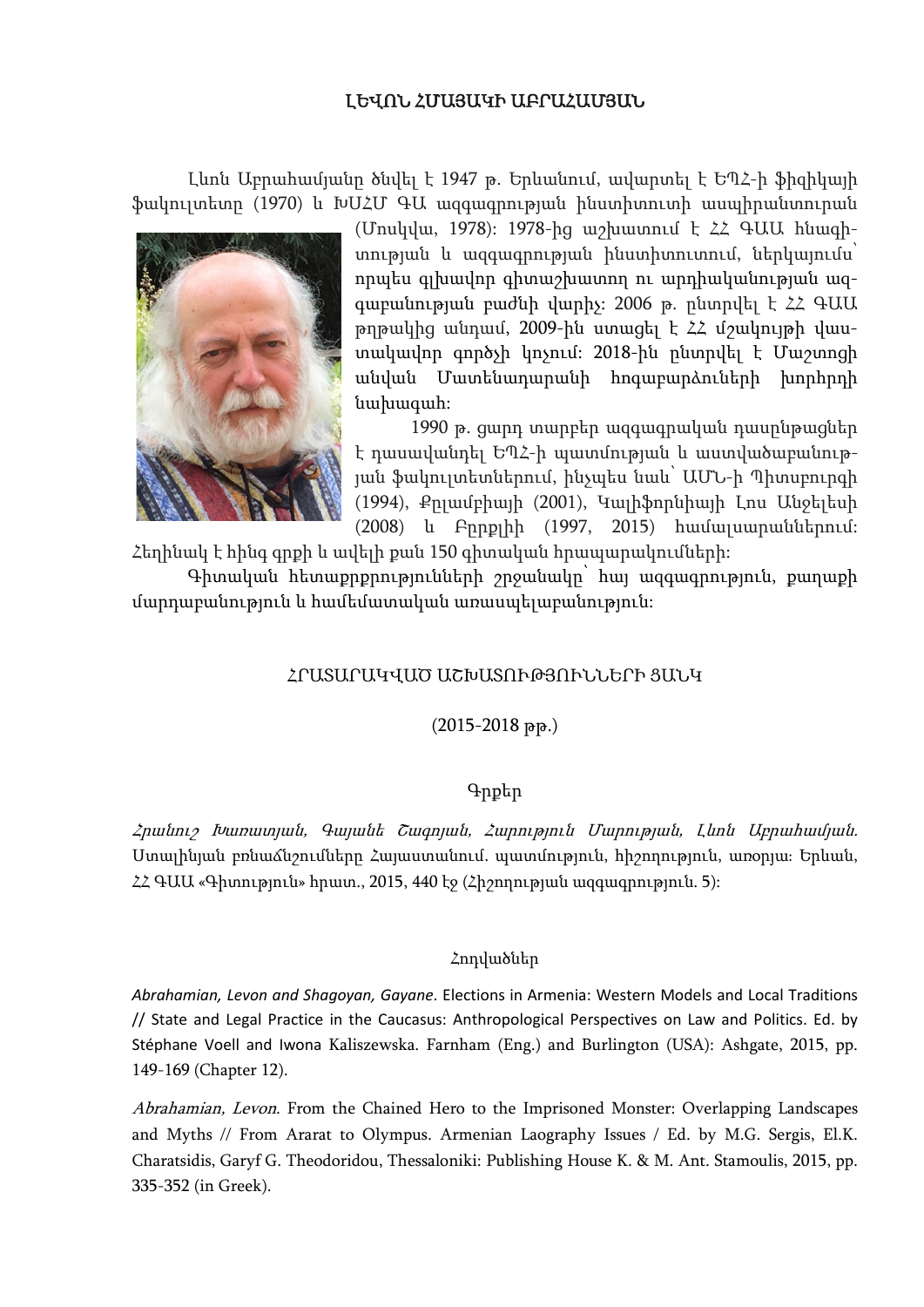Абрамян Левон. "Мифы о начале" и проблема первого табу. – В кн.: Անտառ Ծննդոց. Հոդվածների ժողովածու նվիրված Ֆելիքս Տեր-Մարտիրոսովի հիշատակին, Եր., ԵՊՀ հրատարակչություն, 2015, էջ 55-63:

Абрамян Левон. Архетип вертикали и каменные вишапы // Վիշապ քարակոթողները / Խբմագիրներ` Արմեն Պետրոսյան, Արսեն Բոբոխյան, Երևան, «Գիտություն», 2015, էջ 121-135:

Աբրահամյան Լևոն, Ազգայինի և ստալինյանի միջև. Թամանյանի Երևանը մշակութաբանի տեսակետից, – Երևան 4, Գիտական հոդվածների ժողովածու, Նվիրվում է Երևան քաղաքի պատմության թանգարանի 85-ամյակին, Երևան. Երևան քաղաքի պատմության թանգարան, 2016, էջ 5-11:

*Abrahamian, Levon*. Un director de cine con la mirada de un artista plástico // Leyenda de Paradjanov. Essaayos / Coordinador – Alberto Ruiz de Samaniego. Santander – Cantabria: Asociation Shangrila Textos Aparte, 2017, pp. 320-335 (traducción: Mariel Manrique).

 $U$ բրա*համյան, Լևոն*, Ռուդոլֆ Խաչատրյանի երեք պատկերագրական սկզբունքները // Բազմաչափ Ռուդոլֆ Խաչատրյանը, Երկլեզու կատալոգ, Եր., Գաֆէսճեան թանգարան հիմնադրամ, 2017 (72 էջ), էջ 8-17:

Նույնը անգլերենով. Abrahamian, Levon. Rudolf Khachatryan's Three Principles of Imagery // Multidimensional Rudolf Khachatryan. Yerevan: Gafesjian, 2017, pp. 8-17.

*Абрамян Левон*. Форум: Антропология религии (1), - Антропологический форум, 2017, № 34, с. 16- 20.

*Abrahamian Levon*. Tamanyan's Yerevan Between Constructivism and Stalin Era Architecture // Convention 2017 "Modernization and Multiple Modernities", KnE Social Sciences, 2018, pp. 231–241.

*Abrahamian Levon, Hambardzumyan Zaruhi, Shagoyan Gayane and Stepanyan Gohar*. The Chain of Seven Pilgrimages in Kotaik, Armenia: Between Folk and Official Christianity // Sacred Places, Emerging Spaces. Religious Pluralism in the Post-Soviet Caucasus / Ed. by Tsypylma Darieva, Florian Mȕhlfried and Kevin Tuite. New York, Oxford: Berghahn Books, 2018 (Chapter 3), pp. 70-96.

*Abrahamian L., Shagoyan G.*. Velvet Revolution, Armenian Style, [Washington, D.C.], «Demokratizatsiya: The Journal of Post-Soviet Democratization», vol. 26, N 4, 2018, pp. 509-530.

*Abrahamian, Levon.* The Parajanov Kaleidoscope. In: Parajanov, with Sarkis ile. [Istambul]: Pera Müzesi, [2018], pp. 006-015 [parallel text in Turkish].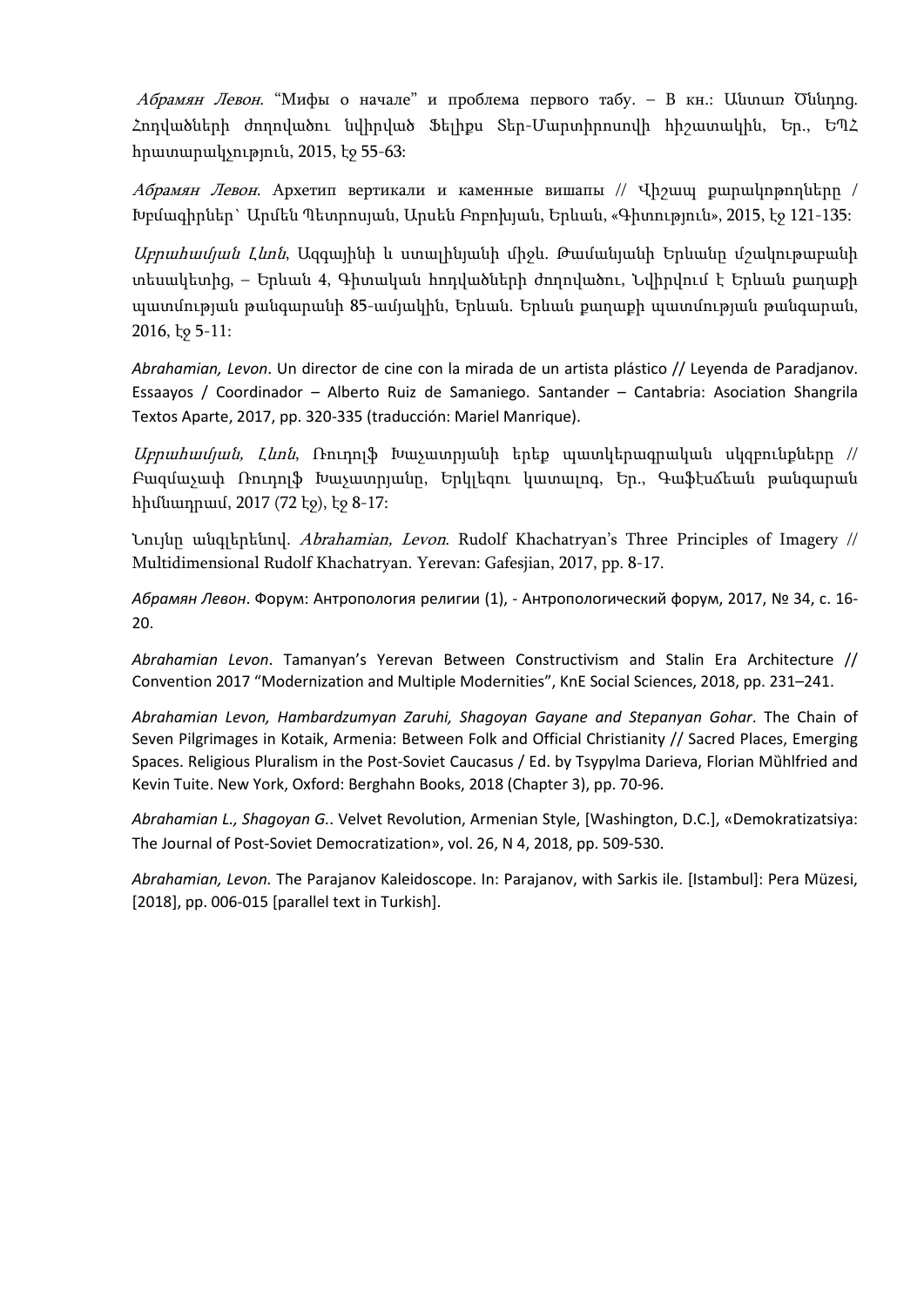#### **ЛЕВОН АМАЯКОВИЧ АБРАМЯН**

Левон Абрамян родился в 1947 г. в Ереване. Закончил Ереванский государственный университет (специальность – биофизика, 1970) и аспирантуру московского



Института этнографии им. Н.Н. Миклухо-Маклая АН СССР (к.и.н. по специальности этнография, 1978). С 1978 г. работает в Институте археологии и этнографии НАН РА, в настоящее время в качестве главного научного сотрудника и заведующего отделом этнологии современности. С 1990 г. преподает в Ереванском гос. университете, преподавал также в ряде университетов США (Питсбургском (1994), Колумбийском (2001), Калифорнийском в Лос-Анджелесе ( 2008) и в Беркли (1997 и 2015)). В 2006 г. был избран членом-корреспондентом НАН РА, в 2009 г. получил звание заслуженного деятеля культуры РА. В 2018 г. был избран председателем попечительского совета Матенадарана им. Месропа Маштоца. Автор

более 150 научных публикаций, включая 5 книг.

Область интересов – армянская этнография, урбанистическая антропология и сравнительная мифология.

### СПИСОК ИЗДАННЫХ РАБОТ

#### (2015-2018 гг.)

#### Книги

Հրանուշ Խառատյան, Գայանե Շագոյան, Հարություն Մարության, Լևոն Աբրահամյան. Ստալինյան բռնաճնշումները Հայաստանում. պատմություն, հիշողություն, առօրյա։ Երևան, ՀՀ ԳԱԱ «Գիտություն» հրատ., 2015, 440 էջ (Հիշողության ազգագրություն. 5):

#### Статьи

*Abrahamian, Levon and Shagoyan, Gayane*. Elections in Armenia: Western Models and Local Traditions // State and Legal Practice in the Caucasus: Anthropological Perspectives on Law and Politics. Ed. by Stéphane Voell and Iwona Kaliszewska. Farnham (Eng.) and Burlington (USA): Ashgate, 2015, pp. 149-169 (Chapter 12).

Abrahamian, Levon. From the Chained Hero to the Imprisoned Monster: Overlapping Landscapes and Myths // From Ararat to Olympus. Armenian Laography Issues / Ed. by M.G. Sergis, El.K. Charatsidis, Garyf G. Theodoridou, Thessaloniki: Publishing House K. & M. Ant. Stamoulis, 2015, pp. 335-352 (in Greek).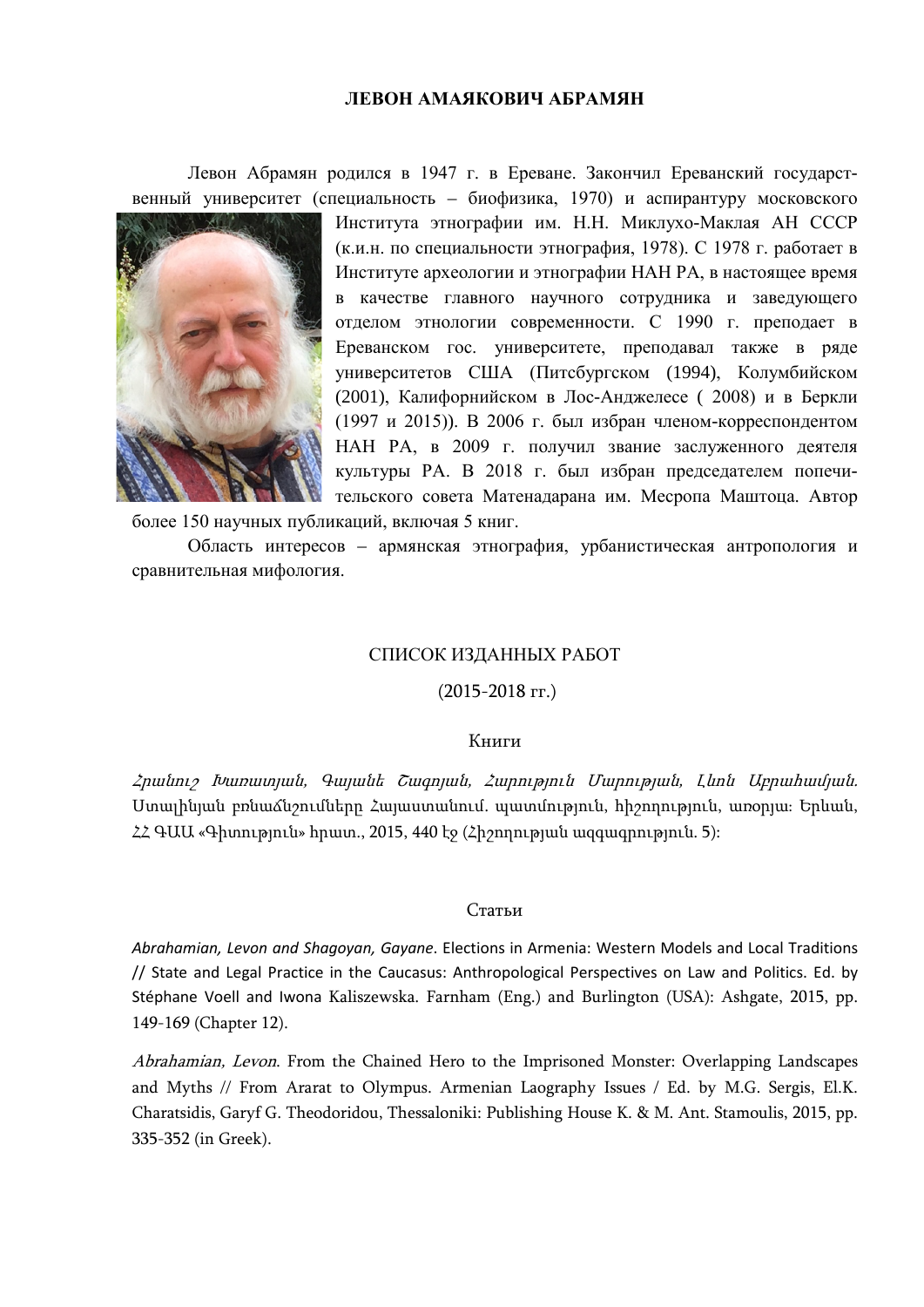Абрамян Левон. "Мифы о начале" и проблема первого табу. – В кн.: Անտառ Ծննդոց. Հոդվածների ժողովածու նվիրված Ֆելիքս Տեր-Մարտիրոսովի հիշատակին, Եր., ԵՊՀ հրատարակչություն, 2015, էջ 55-63:

Абрамян Левон. Архетип вертикали и каменные вишапы // Վիշապ քարակոթողները / Խբմագիրներ` Արմեն Պետրոսյան, Արսեն Բոբոխյան, Երևան, «Գիտություն», 2015, էջ 121-135:

Աբրահամյան Լևոն, Ազգայինի և ստալինյանի միջև. Թամանյանի Երևանը մշակութաբանի տեսակետից, – Երևան 4, Գիտական հոդվածների ժողովածու, Նվիրվում է Երևան քաղաքի պատմության թանգարանի 85-ամյակին, Երևան. Երևան քաղաքի պատմության թանգարան, 2016, էջ 5-11:

*Abrahamian, Levon*. Un director de cine con la mirada de un artista plástico // Leyenda de Paradjanov. Essaayos / Coordinador – Alberto Ruiz de Samaniego. Santander – Cantabria: Asociation Shangrila Textos Aparte, 2017, pp. 320-335 (traducción: Mariel Manrique).

 $U$ բրա*համյան, Լևոն*, Ռուդոլֆ Խաչատրյանի երեք պատկերագրական սկզբունքները // Բազմաչափ Ռուդոլֆ Խաչատրյանը, Երկլեզու կատալոգ, Եր., Գաֆէսճեան թանգարան հիմնադրամ, 2017 (72 էջ), էջ 8-17:

Նույնը անգլերենով. Abrahamian, Levon. Rudolf Khachatryan's Three Principles of Imagery // Multidimensional Rudolf Khachatryan. Yerevan: Gafesjian, 2017, pp. 8-17.

*Абрамян Левон*. Форум: Антропология религии (1), - Антропологический форум, 2017, № 34, с. 16-20.

*Abrahamian Levon*. Tamanyan's Yerevan Between Constructivism and Stalin Era Architecture // Convention 2017 "Modernization and Multiple Modernities", KnE Social Sciences, 2018, pp. 231–241.

*Abrahamian Levon, Hambardzumyan Zaruhi, Shagoyan Gayane and Stepanyan Gohar*. The Chain of Seven Pilgrimages in Kotaik, Armenia: Between Folk and Official Christianity // Sacred Places, Emerging Spaces. Religious Pluralism in the Post-Soviet Caucasus / Ed. by Tsypylma Darieva, Florian Mȕhlfried and Kevin Tuite. New York, Oxford: Berghahn Books, 2018 (Chapter 3), pp. 70-96.

*Abrahamian L., Shagoyan G.*. Velvet Revolution, Armenian Style, [Washington, D.C.], «Demokratizatsiya: The Journal of Post-Soviet Democratization», vol. 26, N 4, 2018, pp. 509-530.

*Abrahamian, Levon.* The Parajanov Kaleidoscope. In: Parajanov, with Sarkis ile. [Istambul]: Pera Müzesi, [2018], pp. 006-015 [parallel text in Turkish].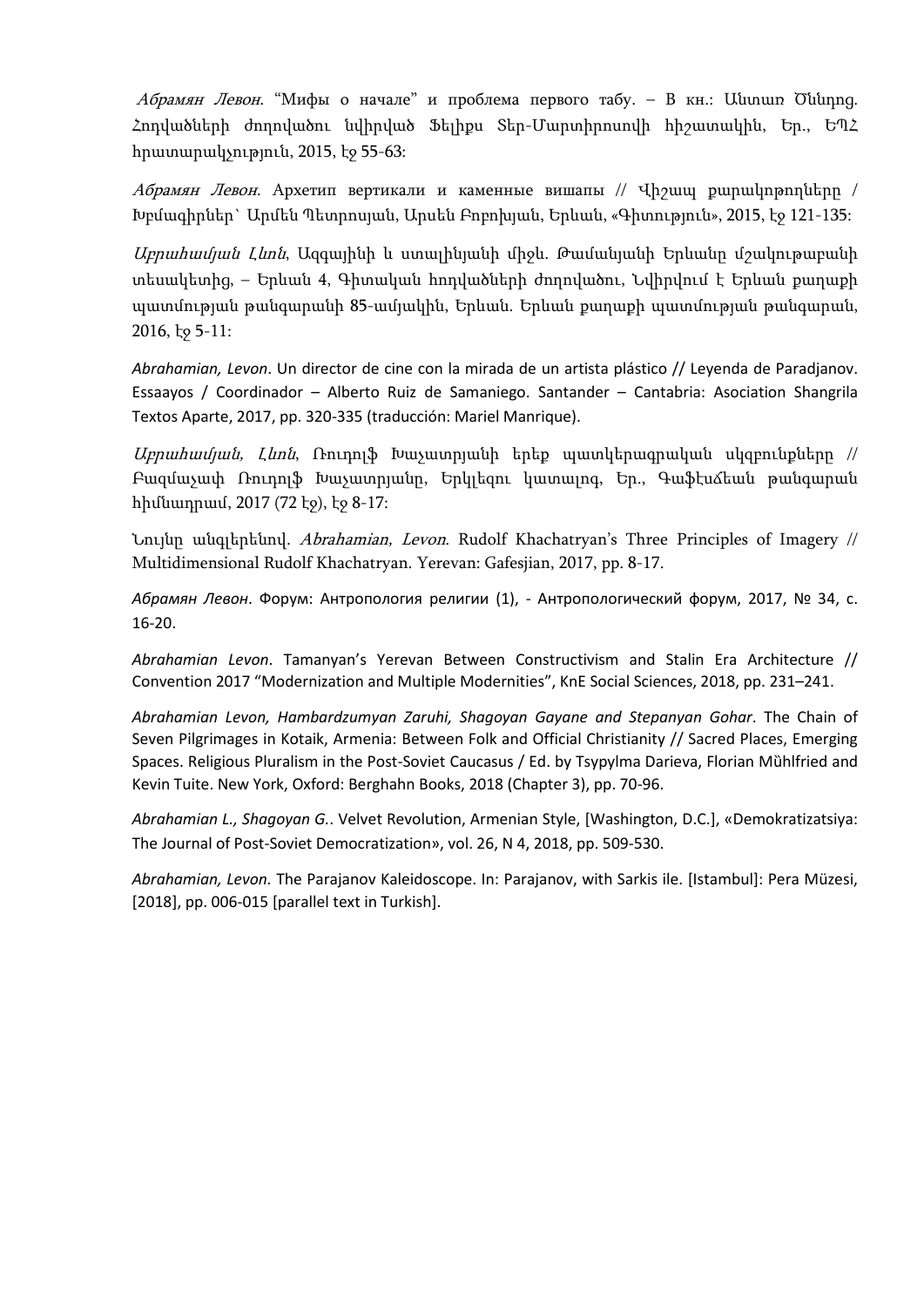### **LEVON HMAYAK ABRAHAMIAN**

Levon Abrahamian was born in Yerevan, 1947. He graduated from Yerevan State University (M.Sc. in biophysics, 1970) and the Mikluho-Maklay Institute of Ethnography in



Moscow, Academy of Sciences of the USSR (Candidate of Sciences in Cultural/Social Anthropology, 1978). He has been working at the NAS RA Institute of Archaeology and Ethnography since 1978, presently as a Leading Researcher and the Head of the Department of Contemporary Anthropological Studies. He has been teaching at Yerevan State University since 1990, he taught also at a series of US Universities ((University of Pittsburgh (1994), Columbia University (2001), University of California, Los Angeles (2008), and University of California, Berkeley (1997 and 2015)). Levon Abrahamian was elected NAS RA Corresponding Member in 2006 and was awarded the RA Honoured Worker of Culture in 2009. In 2018, he became the Chair of the Council of

Trusties of Mesrop Mashtots "Matenadaran" – the Repository and Institute of Ancient Manuscripts. He has authored over a hundred and fifty publications including five books.

Scope of interest: Armenian ethnography, urban anthropology and comparative mythology.

### LIST OF PUBLICATIONS

### (2015-2018)

Հրանուշ Խառատյան, Գայանե Շագոյան, Հարություն Մարության, Լևոն Աբրահամյան. Ստալինյան բռնաճնշումները Հայաստանում. պատմություն, հիշողություն, առօրյա։ Երևան, ՀՀ ԳԱԱ «Գիտություն» հրատ., 2015, 440 էջ (Հիշողության ազգագրություն. 5):

*Abrahamian, Levon and Shagoyan, Gayane*. Elections in Armenia: Western Models and Local Traditions // State and Legal Practice in the Caucasus: Anthropological Perspectives on Law and Politics. Ed. by Stéphane Voell and Iwona Kaliszewska. Farnham (Eng.) and Burlington (USA): Ashgate, 2015, pp. 149-169 (Chapter 12).

Abrahamian, Levon. From the Chained Hero to the Imprisoned Monster: Overlapping Landscapes and Myths // From Ararat to Olympus. Armenian Laography Issues / Ed. by M.G. Sergis, El.K. Charatsidis, Garyf G. Theodoridou, Thessaloniki: Publishing House K. & M. Ant. Stamoulis, 2015, pp. 335-352 (in Greek).

Абрамян Левон. "Мифы о начале" и проблема первого табу. – В кн.: Անտառ Ծննդոց. Հոդվածների ժողովածու նվիրված Ֆելիքս Տեր-Մարտիրոսովի հիշատակին, Եր., ԵՊՀ հրատարակչություն, 2015, էջ 55-63:

Абрамян Левон. Архетип вертикали и каменные вишапы // Վիշապ քարակոթողները / Խբմագիրներ` Արմեն Պետրոսյան, Արսեն Բոբոխյան, Երևան, «Գիտություն», 2015, էջ 121-135: